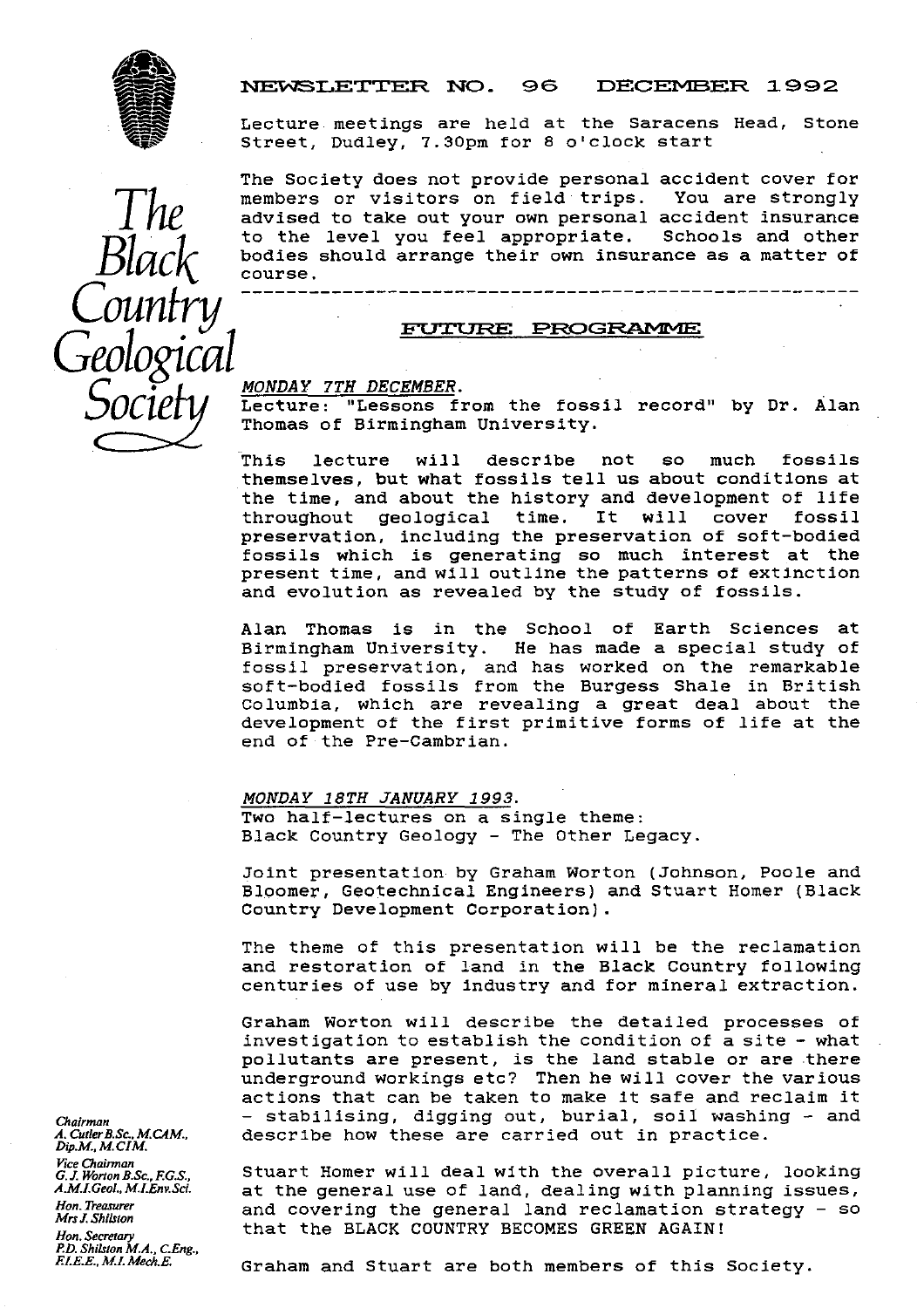*IONDAY 22ND FEBRUARY 1993.* 7.45p.m. ANNUAL GENERAL MEETING (see notice in this :.ewsletter). All posts of officials and committee members are up for annual -lection. Any nominations for election should be given to the Secretary or can ,e declared at the AGM.

ollowed by a talk "The Falkland Islands" by Sheila Pitts.

heila Pitts writes: "This illustrated talk is the story of an 18-day journey: :lone, several months ago, visiting most of the major islands. The islands are iild, beautiful and remote, with an equivalent population to The Scilly Isles In an area the size of Wales. The geology is well shown in the coastal scenery,  $\overline{\phantom{a}}$ *rut* most of this is sat upon by penguins, other birds and wildlife, and the ilides will show this."

Sheila **is,** of course, one of our own members. She is much-travelled, and has iven several talks to the Society on her overseas trips, including ones on .rgentina, New Zealand and Kenya, illustrated with slides and maps. Now we can `ook forward to hearing (and seeing) about the Falkland Islands.

MONDAY 29TH MARCH. Lecture: "The Geology and Mineralogy of Leicestershire" by )r. Frank Ince (The Russell Society).

his lecture will describe some of Leicestershire's geology and in particular till deal more extensively with its mineralogy. Leicestershire has a surprising ariety in its geology, and includes the geologically important Charnwood Forest n its area, so there is a wide range of mineral interest. Dr. Ince will also je bringing along a selection of mineral specimens (with labels!) for members \_o examine.

)R. INCE is a member of the Russell Society, which is the country's leading society specialising in topographical mineralogy. He will also be leading a field meeting for us in the summer to the same areas, so this lecture and the -field meeting will complement each other.

*\_ATURDA Y 3RD APRIL .* Guided visit to Lapworth Geology Museum, Birmingham Jniversity. 'resented by Dr. Paul Smith, Curator.

feet 10.00 a.m. at Lapworth Geology Museum, School of Earth Sciences, University if Birmingham, Edgbaston, Birmingham. Use the entrance from the Campus Rin toad. DO NOT use the entrance near the Clock Tower as it may be locked on a aturday morning.

he Lapworth Geology Museum at Birmingham University has been nominated by *the* Fovernment as one of five national geology collections (the others are .ambridge, Oxford, Glasgow and Manchester). This was chiefly because of the xcellence of its collection and as a result it has received extra funding for Museum staffing, and for storage and cataloguing facilities.

fir. Paul Smith was appointed to the academic staff as Curator in 1990 to implement these developments. He will give Society members a guided tour of he collection, and will also bring out specimens not normally on display.

he visit will last about two hours.

 $\texttt{MAX - Field meeting to be advised.}$ 

*FRIDAY 11TH - SUNDAY 13TH JUNE .* Birmingham University *School of* Continuing Studies weekend field meeting to Castleton, Derbyshire. .eader: Dr. Derek Gobbett.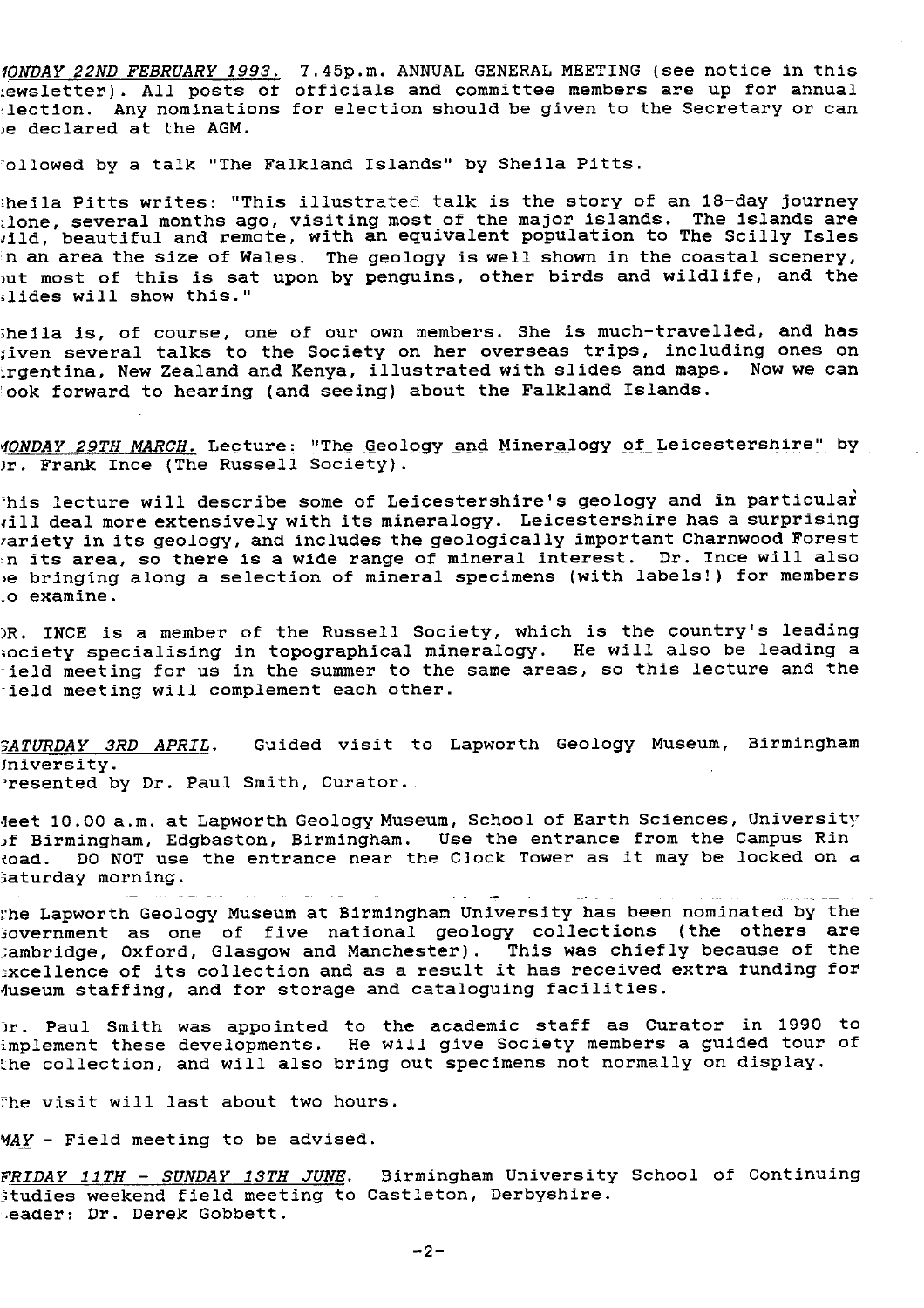This weekend will study "tropical reefs and deltas" of the Carboniferous period. One day will be spent on the Carboniferous Limestone (limestone shoals and reefs, with the added interest of some volcanicity). The other day will be on the deltaic deposits of the Millstone Grit, which now outcrop as spectacular gritstone edges.

Accommodation at Peak National Park Centre, Losehill Hall, Castleton, Derbyshire. Cost (tuition and full board) £129.

*This is NOT a BCGS* event, but is *organised by Birmingham University, School of* Continuing *Studies. It is led by Dr. Derek Gobbett, who is a Society member.*

Details and bookings: The Enrolment Secretary, Residential Courses and Study Tours School of Continuing Studies University of Birmingham Edgbaston Birmingham B15 2TT 'phone: (021) **414 5605.**

*IY 14TH JUNE.* Lecture: "The Grand Canyon" by Dr. Trevor Ford of Leicester  $\texttt{Un}_-$  rsity.

*SUNDAY 18TH JULY.* Field meeting to Clee Hills. Leader: David Gossage.

*SATURDAY 17TH - SATURDAY 24TH JULY.* International Conference on Geological and Landscape Conservation. At Malvern. The conference will offer lectures, discussion and poster sessions, and exhibitions by sponsors. Also a wide choice of field trips in England and Wales

Details from: Margaret Phillips, The Company, St. Johns Innovation Centre, Cowley Road, Cambridge **CB4 4WS. 'phone: 0223 421124.**

#### *ADVANCE NOTICE*

is planned.

*29TH AUGUST - 3RD SEPTEMBER . British* Association for the Advancement of Science. 1993 meeting at Keele University.

#### **EDITORIAL**

1992 has been an exciting and successful year for the Society. The programme suggests there is much to look forward to in 1993. The last time we visited the Geology Museum at Birmingham University **was a** great success. If you have not been before, do not miss this opportunity to visit. It has a marvellous collection. Our programme contains armchair travels from the Falklands to North American deserts, and field trips locally and possibilities abroad. In addition, speaking personally, the Society is a great way of making friends.

To all friends old, new and those still to be met, A Merry Christmas and a Happy New Year.

**REPORTS**

#### Field Excursion to the Church Stretton area.

On Sunday 20th September the Shropshire and Black Country Geological Societies assembled at the Church Stretton car park for a 10 o'clock kick off under the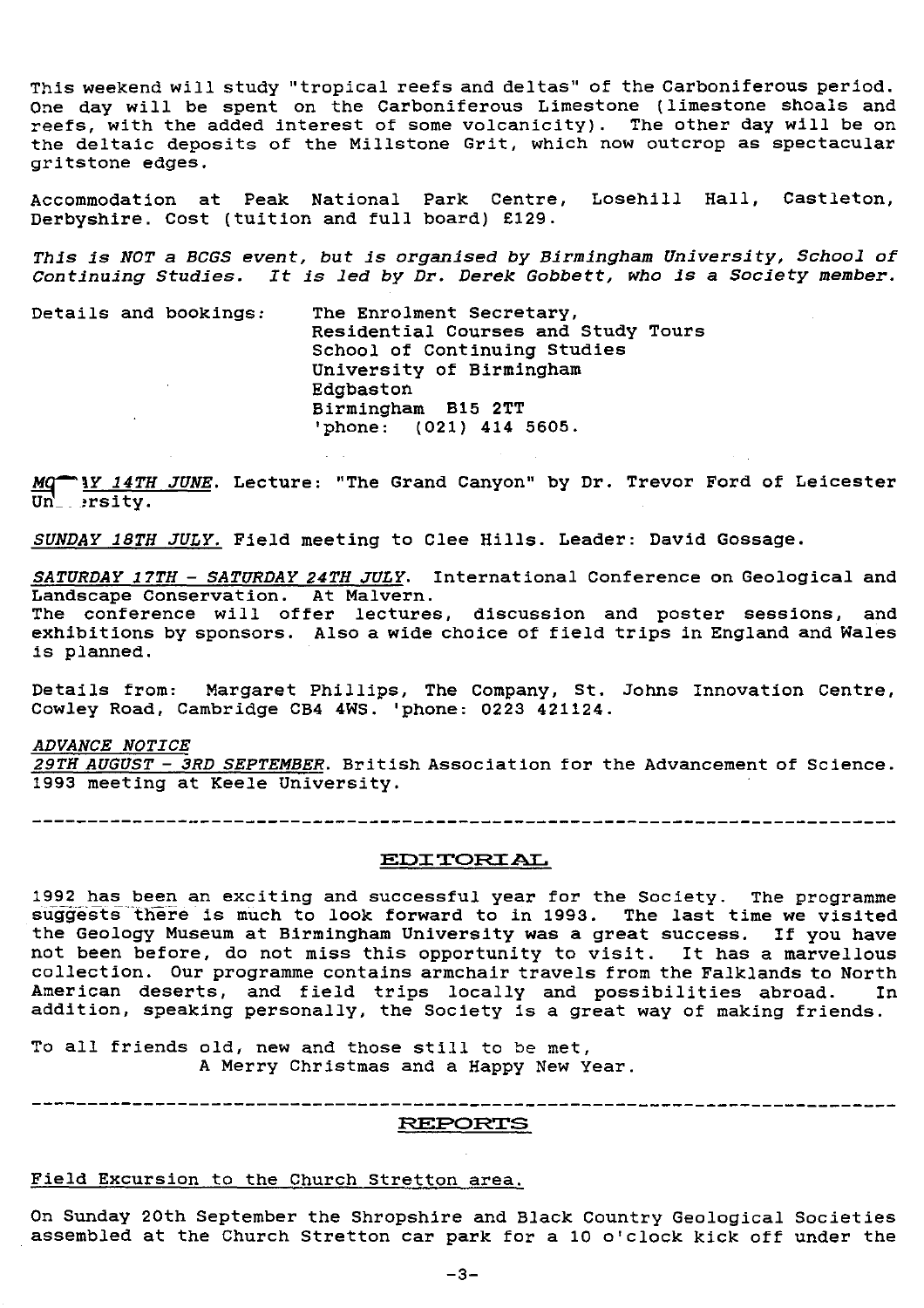-ble leadership of Dr. John Moseley. The weather improved as the day .rogressed.

he first port of call was the world famous Comley Quarry where Cobbold -stablished an accurate Cambrian stratigraphy. The western face of the quarry .s of Lower Comley sandstone, a green glauconitic sandstone with an easterly  $\pm$ ip of about 70°. These Cambrian strata were laid down during a marine transgression from the west. They are shallow water marine sandstones and -.imestones containing trilobites. The presence of glauconite in the sandstone 's indicative of a marine deposit.

Moving eastwards across the quarry there is an unconformity between the Lower -; omley Limestone and the Upper Comley Series, the lower part of which is seen In this quarry. It is a dark phosphatic layer with calcite and Middle Cambrian -rilobites.

4e then proceeded in a easterly direction and uphill to Hoar Edge. Here there is the northern outcrop of Hoar-Edge Grit, a coarse sandstone with well rounded<br>Band grains, pebbly at the base, of the Caradocian or Upper Ordovician. It Band grains, pebbly at the base, of the Caradocian or Upper Ordovician. represents a transgressive sand deposit. Some specimens which demonstrated ;lickensides were collected.

'4e then proceeded by car to Hope Bowdler where a road-side plaque indicates a sajor unconformity. The Upper Ordovician Harnage Shales rest on the Precambrian 7riconian volcanics, i.e. the Precambrian Longmyndian, Cambrian and most of • :he Ordovician are missing.

ten minute walk uphill brought us to an exposure of andesite of the Uriconian volcanic complex. Vesicles were seen, some of which contained amygdales in the ark grey andesite that turned brown on weathering. We then returned to Church ;tretton for lunch.

#### Elizabeth Calcott.

After an extremely pleasant lunch stop, we dragged ourselves away from the local .ostelry and headed uphill onto the edge of Long Mynd. Along the Burway Road ind in a building site there is good exposure of the Stretton Shales. They are )elites probably abyssal in origin, but of more interest is their subsequent leformation.

In the lower part of the horizon the structures were limited to localiseu :renulations and kink-bands but as we moved uphill in the younging direction the picture became more complex. Well-formed slaty cleavage was evident, as vas vertical faulting, along with more intense kink-bands, often haphazard in orientation. Although there was much variation, the overall dip of bedding ippeared to be approximately horizontal, and this intense deformation may well De a result of thrusting rather than slumping. Certainly the evidence observed at this site seemed to point towards a tectonic origin.

he building site also showed good examples of fault zones and fault breccia, .n addition to an irregular intrusion of dolerite which had faulted contacts with the surrounding shales. Unfortunately this site will soon only be observed rom someone's lounge window!

From this point a clear view of the valley could be seen and we were able to observe how the vegetation on the hillsides reflects the underlying geology.

;ontinuing uphill (only to go immediately downhill of course) we found ourselves 1njoying the sunshine at an exposure of the Buxton Rock, a stratigraphic marker between the Stretton Shales below and the Burway Formation above. It was ointed out that because much of the rock is very similar in these sequences, iorizons like this are of essential importance in correlation between sites.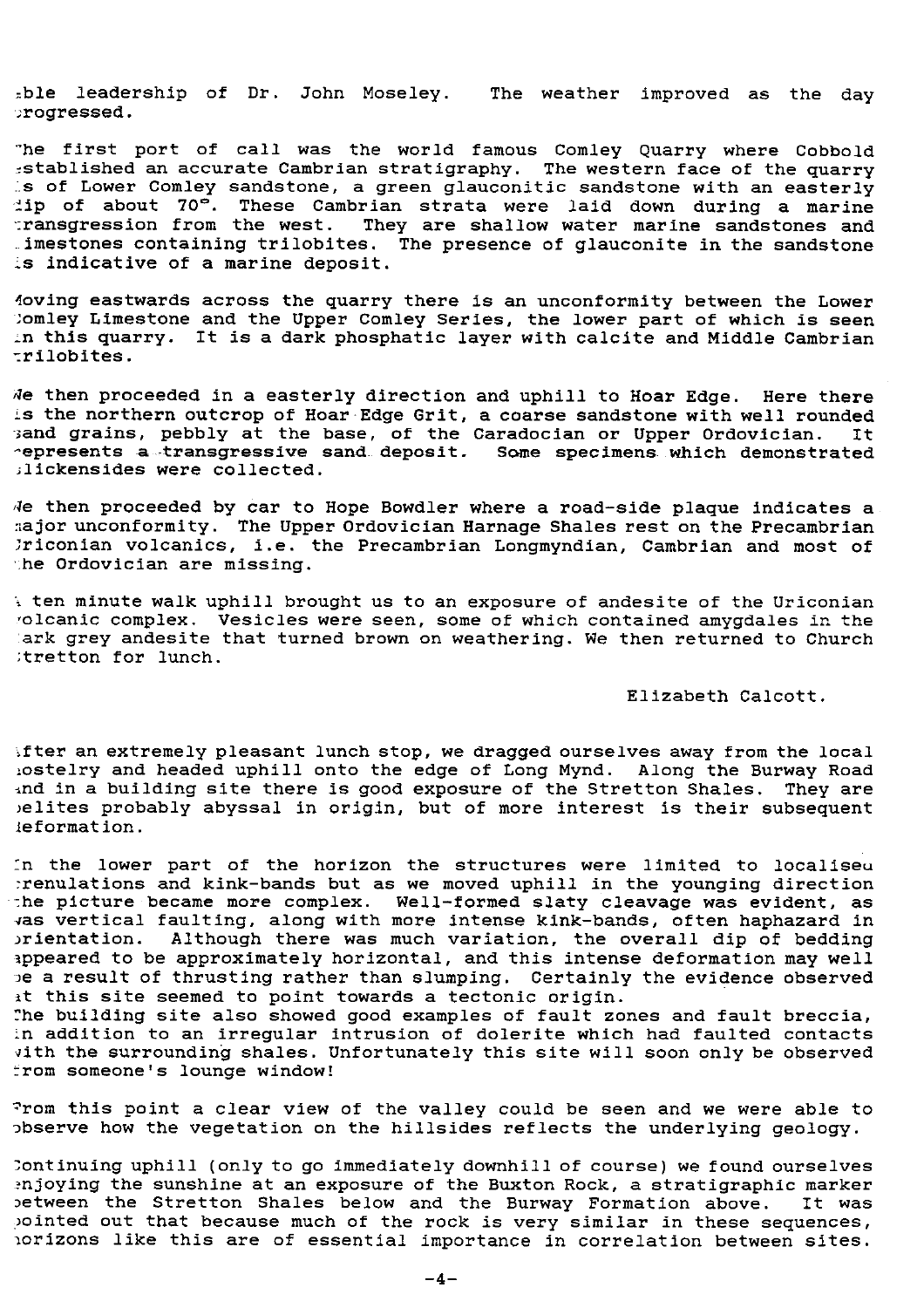it Is a silicified rhyolitic dust tuff derived from the other side of the Church Stretton valley and settled through water. Other stratigraphic markers include conglomerates and further tuffs.

We then moved up into the Burway Formation itself, a turbidite sequence of shales and mudstones in which bedding plane slip was visible.

#### Aileen Healey.

Finally, we drove to the summit of the Long Mynd and saw the Stanbatch conglomerates with pebbles of Uriconian and metamorphic origin embedded in a purple sandstone. They are interpreted as flood plain deposits of a braided river. The pebbles showed some alignment in the plane of cleavage.

The drive down from the summit was spectacular. Our thanks go to the Shropshire Geological Society for organising such a good day and to Dr. Moseley for his exposition and excellent handout.

K. M. Ashcroft-

## bre John Fluorspar' - Lecture by Dr. Trevor Ford on 12th October 1992<sup>.</sup>

Trevor Ford is well known to the B.C.G.S. for his several previous talks and for his caustic wit, much evident on this occasion.

The mineral fluorite (calcium fluoride) is widespread but the variety Blue John with its attractive blue and white banding is known only from the vicinity of Treak Cliff near Castleton in Derbyshire. A limestone reef was uplifted in Carboniferous times opening up fissures and boulders of fallen materia accumulated against Its slope. The resulting voids became sites of mineralisation from hydrothermal fluids when the reef was later deeply buried. As well as infilling voids fluorspar evidently replaced limestone on the edges of boulders since patches of unaltered limestone and fossils can be found within Blue John. *The* last mineral to be precipitated was often calcite, typically found at the centre of veins surrounded by fluorspar.

The cause of the colour banding has been much debated. Organic matter has been suggested since crushing Blue John will liberate a small quantity of bitumen. Ho yer banding can be produced in colourless fluorite by irradiating it (the same effect occurs in common salt), and it is now believed that the passage of light is disturbed by dislocation of the cubic crystals by radiation. Nearby shales contain uranium and could have contributed this in addition to hydrocarbons to a migrating mineral-rich fluid. Slow crystallisation would have resulted in the trapping of plentiful Uranium-bearing hydrocarbons and a darker colour while a faster rate would give a lighter colour, hence the banding is due to varying rates of precipitation. Fluid inclusions *show* the liquid to have been slightly saline with a temperature of 70-80 degrees C. This suggests a depth of burial of 2 - 3km.

Mining was carried out by inserting wooden wedges which swelled in moisture and dislodged the Blue John without causing excessive damage along cleavages planes. It was heated and impregnated with resin before being turned on a lathe or ground with carborundum and polished to create the desired ornament. Large vases were built up in several sections pinned together.

Tradition has it that the Romans used Blue John. However there is no evidence for it having been worked in Britain before the eighteenth century. Documents suggest that Roman pieces came from the region that is now southern Iran. Trevor Ford has been writing to Iran for twenty years to see if there is a source there but so far there has been no reply. Reputed specimens at Pompeii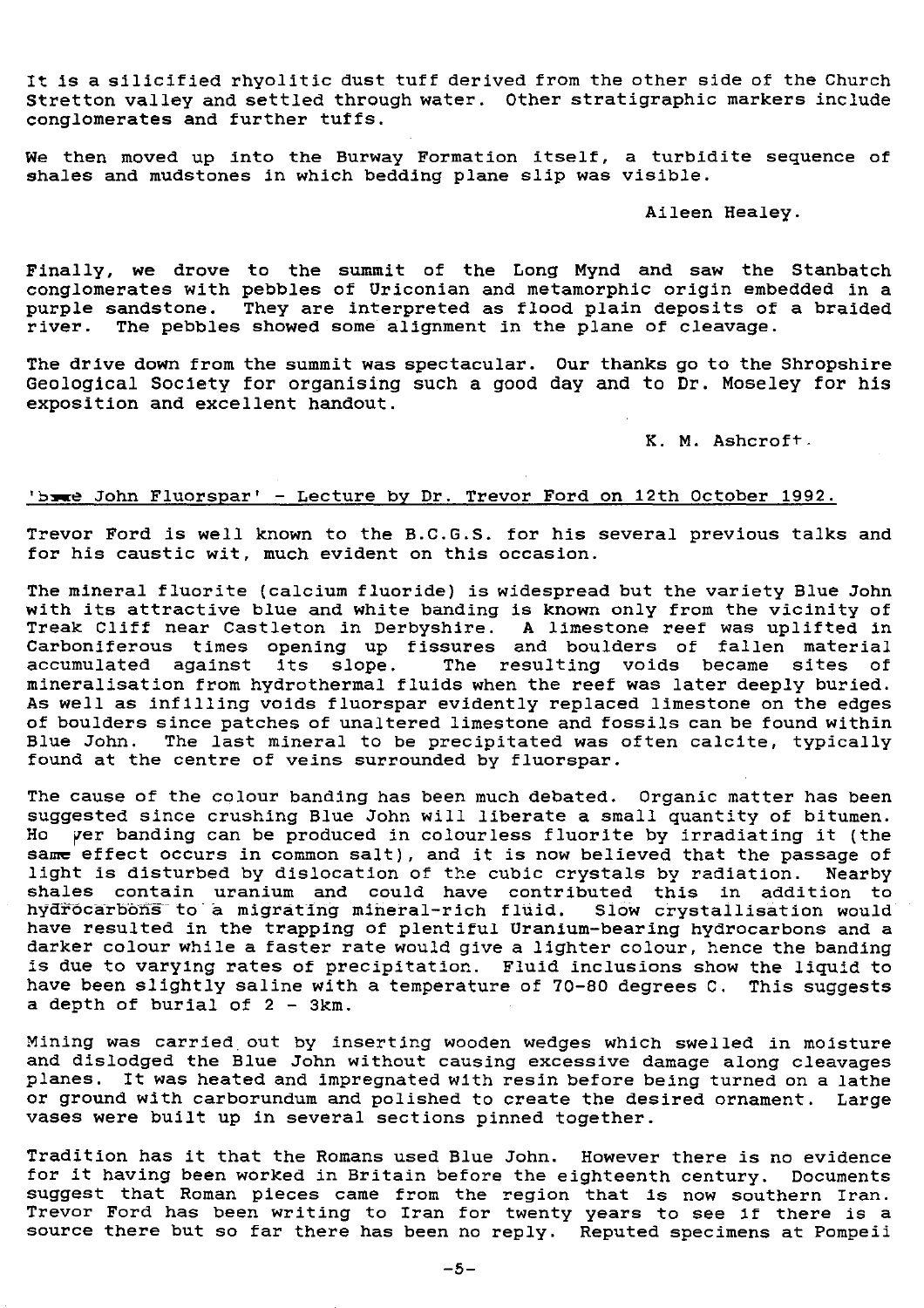.ave turned out, on examination, to be amethyst. So the earliest reliable date is 1750 when Matthew Boulton is known to have used it in vases. Some of these Nere sent to France for gilding and it is possible that the French description 'bleu et jeune' became anglicised to 'Blue John'. It became a fashionable naterial for fireplaces and ornaments in stately homes, notably Chatswort! House, the largest collection is at Lauriston castle near Edinburgh. With the decline of gracious living demand from stately homes has fallen and the use of Blue John is now restricted to repairing of damaged vases and making small items of jewellery.

Nigel Bradley.

## 3unday 18th October. Field Meeting to Hayhead Limestone Mine and Quarry and Barı Beacon

A very large party gathered at Hayhead Nature Trail to meet founder member, ?eter Whitehead, who led us in search of old limestone quarries on a delightful autumn day. The inlier here provides the largest outcrop of Silurian rocks in autumn day. The influent here provides the largest outcrop of silurian rocks in<br>the Black Country owing to the shallow dip of 8-9°. The rocks are of the western limb of a gentle fold whose central axis coincides with the Easter $_{\rm l}$ Boundary fault. At Hayhead lies the base of the Wenlock Shale and underlying it the Barr or Woolhope Limestone.

it has been suggested that the Roman buildings at Wall have limestone from Aalsall but most of the limestone workings date from the Industrial Revolution.

"ollowing alongside the canal we found industrial remains which could be a urnace as there was furnace slag nearby. The limestone had many uses including stucco used by local builders. The remains of mine buildings could be seen, the shafts having led to the underlying Barr limestone. The bricks of an engine house with iron structures may have housed the steam engine which pumped water from the mine. Adrian Collings was able to provide details of findings of inderground geology as a result of recent survey work and the visit provided ample scope for geological discussion.

Is we walked east we moved on to the Barr limestone. We passed into a broad shallow trench following the strike of the limestone. The mature woodland was )eautiful in the autumn sunshine. The top of the Barr limestone has a 301 limestone content and thus was suitable for cement. It has nodular lenses in. audstone. Much of the Barr limestone is shaly and thin bentonite clays, distal ash falls, showed up as persistent pale layers often attracting tree roots to ?ass horizontally along them in search of water. Adrian Collings confirmed that the bentonite layers could be used as marker horizons in correlation especially because of their distinctive electrical resistivity.

1e came to the Eastern Boundary fault, a substantial fault system yet listinguishable only by change of soil and vegetation.

after the customary liquid lunch we admired the view from the top of Barr Beacon. Why must sparkling atmospheric conditions be accompanied by such chilly winds! We could see to Titterstone and Brown Clee and Wenlock Edge.

:n Pinfold Lane Quarry we admired the sedimentary structures of the Barr Beacon 3eds, cross bedded from the south, gravel beds with angular pebbles, chocolate :oloured mud beds and sands with inclusions of mud pebbles indicating flash = loods and rapid deposition. The overlying Kidderminster Conglomerate results, it was suggested, from torrential occasional flooding rather than a continuous 'fiver flow.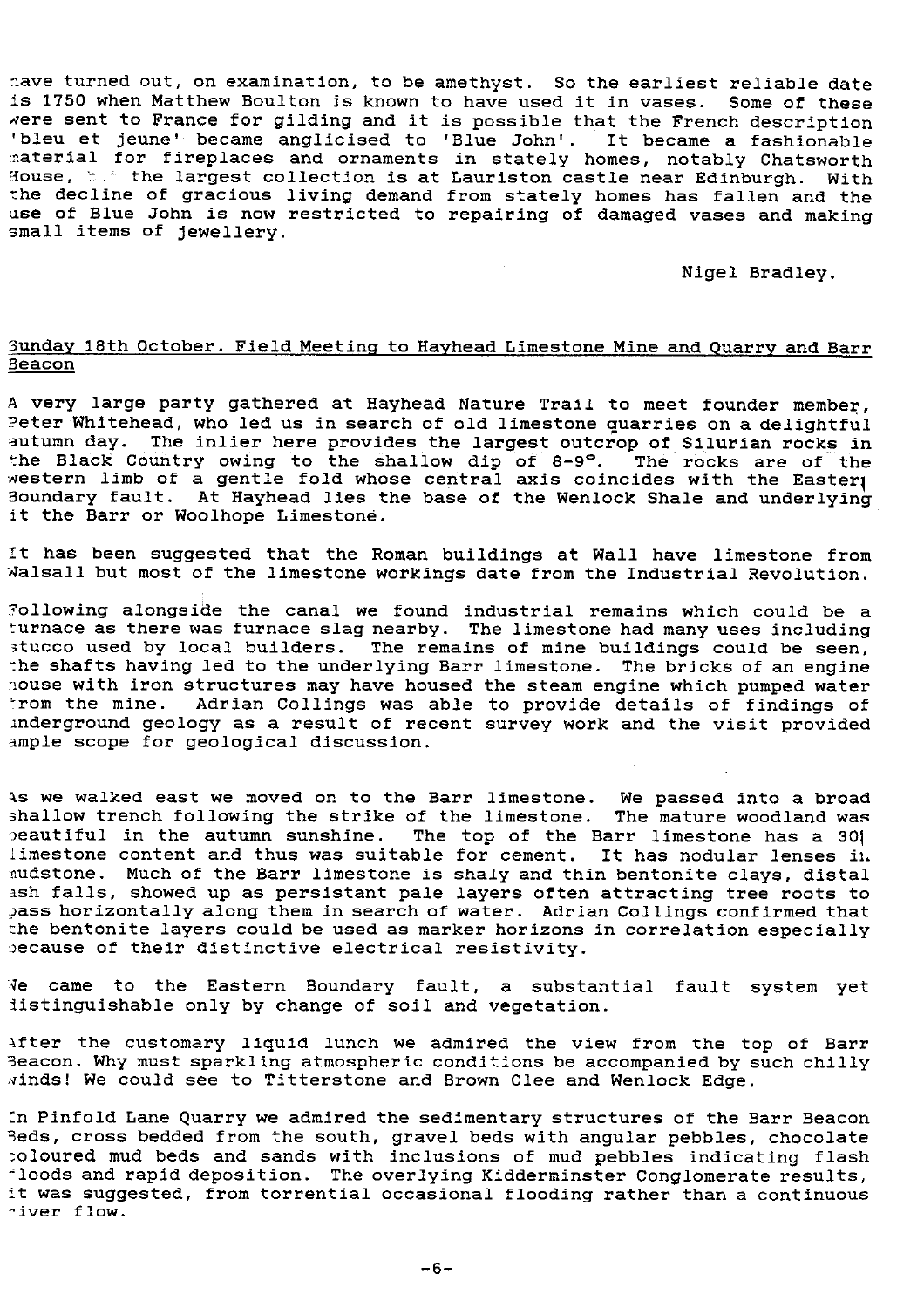These Permo-Triassic deposits were laid down in a continental interior and rest on Upper Coal Measures.

Our thanks go to Peter Whitehead who provided, as always, a stimulating day promoting much discussion.

K.M. Ashcroft.

### ITEMS IN BRIEF

- 1. 'Dinosaur Mania', an exciting exhibition of Dinosaurs in Popular Culture is on show at Dudley Museum from 21st November until 6th February 1993. It features memorabilia, interactive displays and lots of bones! and there is a film! Not to be missed.
- 2. Lapidary Publications, 84 High Street, Broadstairs, Kent CT10 133, 0843 82256 are offering a 25% discount before Christmas on a list, held by BCGS, of low priced publications on gems and lapidary.
- 3. Do you have difficulty identifying the commoner Lower Carboniferous coral genera? Help is at hand. Murray Mitchell has produced a key and guide. It is an off print from the North West Geologist, published by the Manchester Geological Association. Send £2.20 to Graham Miller, Oaklee, Diglee Road, Turners Vale via Stockport, SK12 7PW and make cheques out to the M.G.A.

## **4. GEOLOGY TODAY**

GEOLOGY TODAY is a lively geological magazine for amateurs and professionals with a wide range of articles, news and other items.

BCGS members have a 15% discount on the annual subscription to Geology Today, making their subscription for 1993 £21.20. When making or renewing their subscription members should indicate that they are BCGS members.

- 5. Field Studies Council overseas tours 1993
	- Details: Field Studies Council Overseas Montford Bridge, Shrewsbury SY4 1HW. 'phone: 0743 850164.
	- (a) Canary Islands, scenery and wildlife. 3-13 Jan. 1993. £890.
	- (b) Azores, scenery and wildlife, 19 May 5 June 1993. £1650.
	- (c) Iceland, scenery and wildlife. 26 June 10 July 1993. £1320.
- 6. Field Studies Council

Details: Rhyd-y-Creuau, The Drapers Field Centre, Bettws-y-Coed, Gwynedd, N. Wales, LL24 OHB. 'phone: 0690 710494.

Geology, scenery, archaeology and natural history tour of Arran, Scotland, 17 **-24** April 1993. £346.